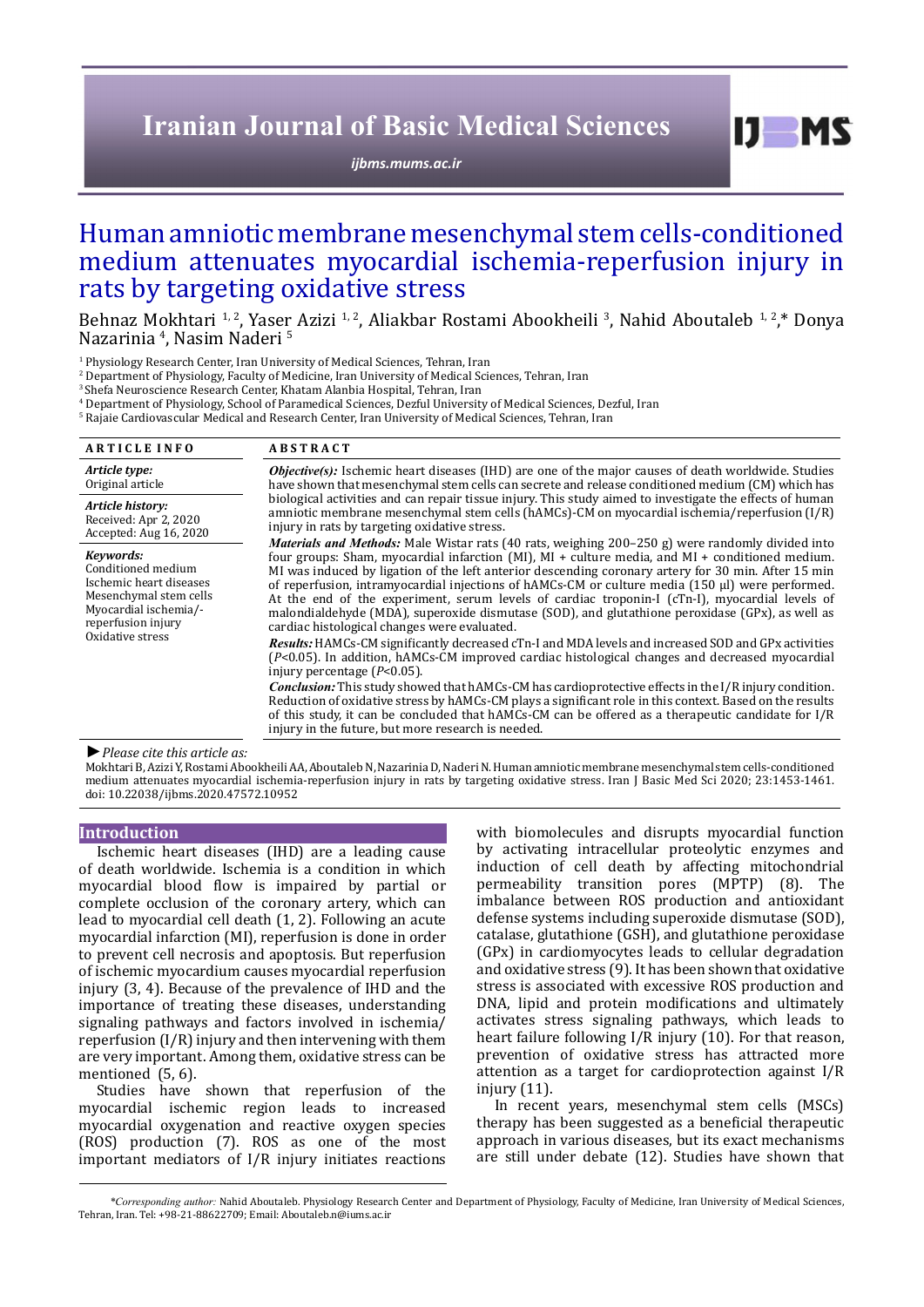angiogenic and anti-apoptotic effects of MSCs are obtained without long term MSCs transplantation because MSCs can release paracrine factors called conditioned medium conditioned medium (CM), and can exert beneficial effects by conditioned medium<br>(13). Conditioned medium (containing various (13). Conditioned medium (containing various groups of soluble proteins and peptides) has a set of biological activities and accelerates the production of progenitor cells, stimulates angiogenesis, and reduces apoptosis or inflammation. It has been proven that conditioned medium released from MSCs can protect the heart, maintain cardiac metabolism, and stimulate neovascularization through activation of cardiac progenitor cells (14). Recently, it has been reported that MSCs of fetal origin can be isolated from the amniotic membrane of the human placenta. The human placenta can be obtained in any delivery and is often considered hospital waste, so it is easily available. Also, human amniotic membrane mesenchymal stem cells (hAMCs) show a wide phenotypic and cellular plasticity and are tolerated immunologically and can differentiate into competent cardiomyocytes *in vitro* and regenerate heart tissue *in vivo* (15). But paracrine characteristics of hAMCs have not been fully investigated in depth (14).

Despite the advances in MI treatment, IHD are still the most important causes of death worldwide (16). By considering that oxidative stress plays an important role in I/R injury pathophysiology, finding new therapeutic strategies that protect the heart against I/R injury by targeting oxidative stress signaling pathways is very necessary. Collectively, by considering the potentials of conditioned medium obtained from hAMCs in cardiovascular medicine, we hypothesized that hAMCs-CM might reduce I/R injury through affecting oxidative stress. Therefore, we investigated the effects of intramyocardial injection of hAMCs-CM on myocardial injury marker, oxidative stress factors, cardiac histological changes, and myocardial injury percent in a rat model of myocardial I/R injury.

# **Materials and Methods**

# *Selection of animals*

Male Wistar rats (40 rats, body weight: 200–250 g) were purchased from the Animal Laboratory of Iran University of Medical Sciences. The animals were housed in an animal room at controlled temperature (22  $\pm$  2 °C) and humidity (55 %) with 12 hr dark and 12 hr light cycle and given free access to water and standard laboratory food. They were adapted for at least 7 days before the experiments. The procedures were performed in accordance with the Guide for the Care and Use of Laboratory Animals published by National Research Council's criteria (NIH publication No. 86-23, revised 1985) and approved by the local animal care committee. Animal Ethical Committee of Iran University of Medical Sciences approved all experiments and protocols.

# *Isolating of MSCs*

MSCs isolation was performed according to our previous study (17). Briefly, the amniotic membrane was isolated from decidua tissue. After washing the amniotic membrane several times with cold PBS, vessels and blood clots were eliminated. Then amniotic membranes were cut into small parts by a mechanical technique. After homogenizing small parts of amniotic membranes and centrifuging for 5 min at 1,250 rpm and removing supernatants, 30 ml collagenase was added to the pellet and incubated at 37 °C for 60 min in a humidified 5 %  $\rm CO_{2}$  incubator. Then samples were centrifuged at 1,250 rpm for 5 min and supernatants were removed. Next, the pellets were exposed to trypsin 0.25 % (containing 1 ml EDTA) and incubated at 37 °C in 5 % CO<sub>2</sub> for 30 min. In order to remove the red blood cells, samples were washed and then treated with Tris-ammonium chloride for 10 min. In the final step, appropriate cell density was gained via resuspension of pellet in an appropriate volume in Dulbecco's modified eagle media (DMEM, Gibco Company, New York, USA), supplemented with 10 % fetal bovine serum (FBS, Gibco Company, New York, USA).

# *MSCs identification*

For analyzing cultured MSCs, we used fluorescenceactivated cell sorting (FACS). In brief, cultured MSCs were trypsinized and then incubated with 10 µg/ml fluorescein isothiocyanate (FITC)- or phycoerythrin (PE)-conjugated mouse monoclonal antibodies (Dako Company, USA) in PBS per  $1 \times 10^6$  cells at 25 °C in the dark for 20 min. Antibodies that we used in this study were as follow: pan-leukocyte marker FITC-conjugated mouse anti-human CD45, MSC marker PE-conjugated mouse anti-human CD90, and MSC marker FITC-conjugated mouse anti-human CD44. Ultimately, after fixation of samples in 1% paraformaldehyde solution (Sigma Company, St. Louis, MO, USA), a flowcytometer (Partec Pas III, Germany) was used for quantifying analysis.

# *Adipogenic and osteogenic differentiation evaluation*

For proving adipogenic differentiation capability of MSCs, MSCs were incubated for 3 weeks with an adipogenic induction medium (consisting of 50 µM indomethacin, 10-6 M dexamethasone, 10 µg/ml insulin, and 100 µg/ml 3-isobutyl-1-methylxanthine). Oil red O staining was performed for observing the development of some lipid droplets in cultured MSCs.

For checking osteogenic differentiation capability of MSCs, MSCs were treated for 4 weeks with an osteogenic induction medium containing DMEM, 10 % FBS, 50 µg/ ml ascorbic acid, 10 mM glycerophosphate disodium, and 10-7 M dexamethasone. Von Kossa staining was performed for observing calcium deposits.

# *Conditioned medium preparation*

First, MSCs were cultured at  $1\times10^6$  cells/cm<sup>2</sup> in a medium containing  $α$ -MEM supplemented with 10 % FBS, 100 U/ml penicillin, 2 mM L-glutamine, and 100  $\mu$ g/ ml streptomycin. In passage 3, the medium was replaced with DMEM without antibiotics and FBS. Next, the cells were incubated in a hypoxic incubator  $(1\% 0_{2}, 5\% 0.0_{2}, ...)$ and 94  $\%$  N<sub>2</sub>) for 48 hr. In order to remove cell debris or detached cells, conditioned medium harvested from hypoxic MSCs was sucked from the dish and centrifuged at 1,200 rpm for 10 min. Then conditioned medium was filtered from a 0.22  $\mu$ m filter and stored at -80 °C prior to experiments.

# *Rat model of myocardial I/R*

MI was induced by ligation of the left anterior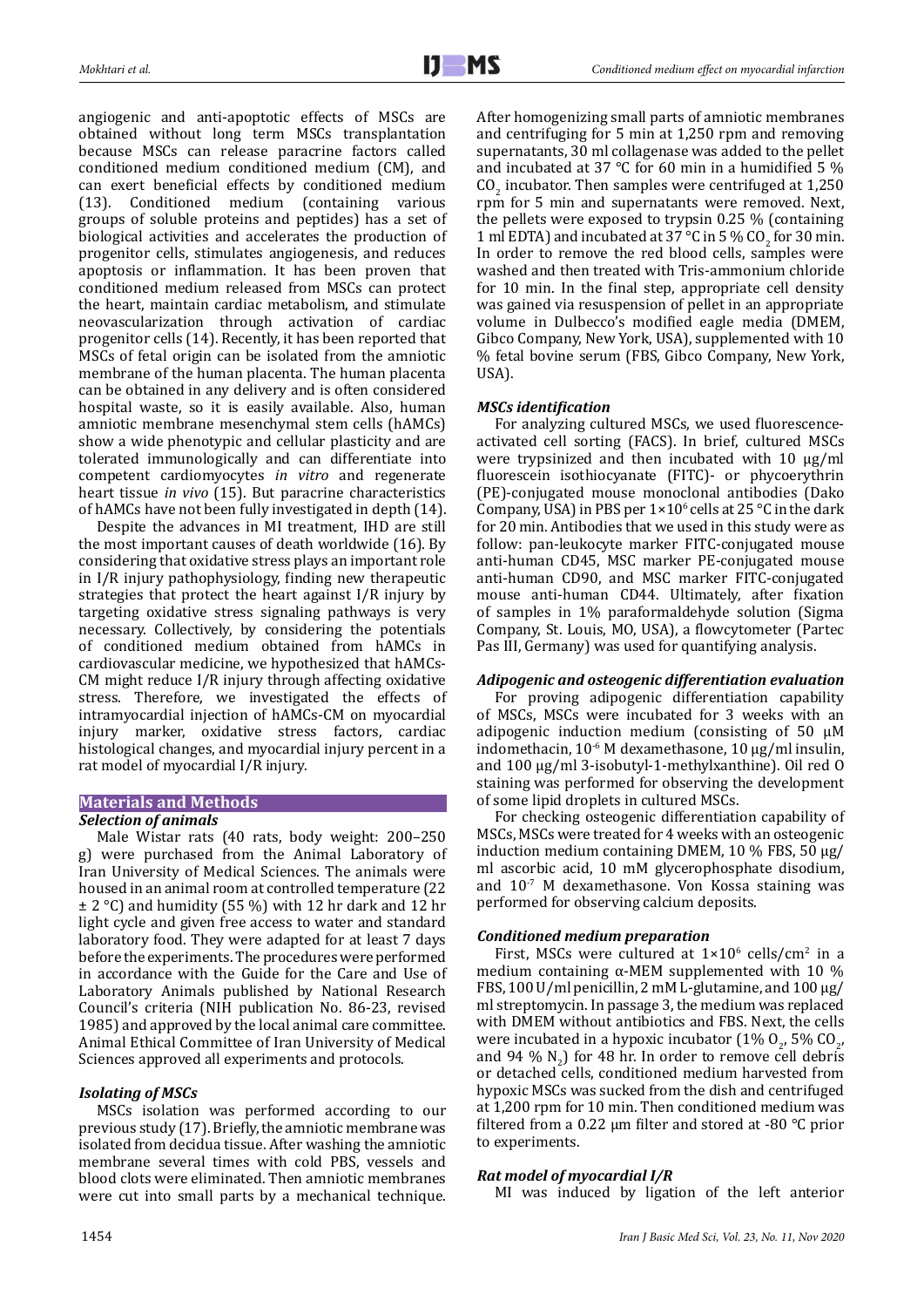Figure 1. Representative ECG recordings from the Sham and MI groups. Similar results were observed in at least 38/40 rats. a) Standard ECG trace from a rat heart of the Sham group; b) Typical arrhythmias in a rat heart from the MI group. ECG: Electrocardiogram, MI: Myocardial Infarction

descending coronary artery (LAD). First, the rats were anesthetized with intraperitoneal injection of a mixture of ketamine (60 mg/kg) and xylazine (5 mg/kg). Then the animals were placed in the supine position and body temperature was maintained as close as possible to 37 °C by means of a thermal pad and heating lamp. Then, they were intubated and ventilated by room air using a rodent ventilator with 2-3 ml tidal volume and 65–70/ min respiratory rate (Harvard Apparatus VentElit, USA). An intercostal thoracotomy in the left fourth intercostal space was performed under sterile conditions. When the heart was exposed, the pericardium was incised. A 6.0 silk suture was passed under the LAD in approximately 1-2 mm distal from its origin and the LAD was occluded for 30 min. Standard limb lead-II electrocardiogram (ECG) was monitored continuously throughout the experimental period by an 8-channel recorder interfaced with a computer running Power Lab 8/35 data acquisition system (ADInstruments, Australia) and Lab Chart software. ECGs were recorded by using threeneedle electrodes placed subcutaneously. Successful constriction of LAD was characterized by cyanosis of the affected myocardium and ECG changes consisting of ST segment elevation immediately after ligation (Figure 1). 30 min after LAD occlusion, the LAD ligature was released and reperfusion to the ischemic region was confirmed by restoration of bright red tissue color and presence of arrhythmias monitored by ECG trace. After completion of all surgical procedures, the chest was closed in layers with 2.0 silk suture and the lungs were inflated by increasing positive end-expiratory pressure. Once animals started making attempts to breathe spontaneously, the animals were removed from the ventilator and allowed to recover. The sham-operated rats underwent the same procedure of thoracotomy, without ligation of LAD.

## *Experimental design*

The animals were divided into 4 groups (n=10 per group) as follows:

1. Group I: sham-operated group (Sham) in which the animals underwent the same procedure of thoracotomy,

without ligation of LAD;

2. Group II: MI group in which the animals were subjected to 30 min regional ischemia and 24 hr reperfusion;

3. Group III: MI group plus culture media (MI + culture media) in which the animals were subjected to 30 min regional ischemia. After 15 min reperfusion, 150 µl culture media was injected into 3 different sites of the infarct border zone followed by 24 hr reperfusion;

4. Group IV: MI group plus conditioned medium (MI + conditioned medium) in which the animals were subjected to 30 min regional ischemia. After 15 min reperfusion, 150 µl conditioned medium was injected into 3 different sites of the infarct border zone followed by 24 hr reperfusion.

After 24 hr reperfusion, blood sampling was performed in 5 rats per group for measuring serum levels of cardiac troponin-I (cTn-I). Then left ventricles (LVs) were used for biochemical assessments. The remaining rats (n=5 per group) were followed for 28 days after reperfusion and then were sacrificed for evaluation of cardiac histological changes (Figure 2).

## *Blood sampling and tissue preparation for biochemical analysis*

After 24 hr reperfusion, the rats ( $n = 5$  per group) were anesthetized with intraperitoneal injection of ketamine (60 mg/kg) and xylazine (5 mg/kg). Sternotomies were performed and blood samples were collected from the hearts. Then the hearts were rapidly removed and after washing in normal saline, tissues from the LVs of the Sham group, and peri-infarct area and border zone of LVs in MI, MI + culture media, and MI + conditioned medium groups were rapidly frozen in liquid nitrogen and stored at -80 °C for further biochemical assessments. Blood samples were centrifuged for 15 min at 5,000 rpm, 4 °C. Then the serums were removed and stored at -80 °C until biochemical assessments.

#### *Measurement of cTn-I levels*

Serum levels of cTn-I as a myocardial injury marker were measured by a specific kit purchased from

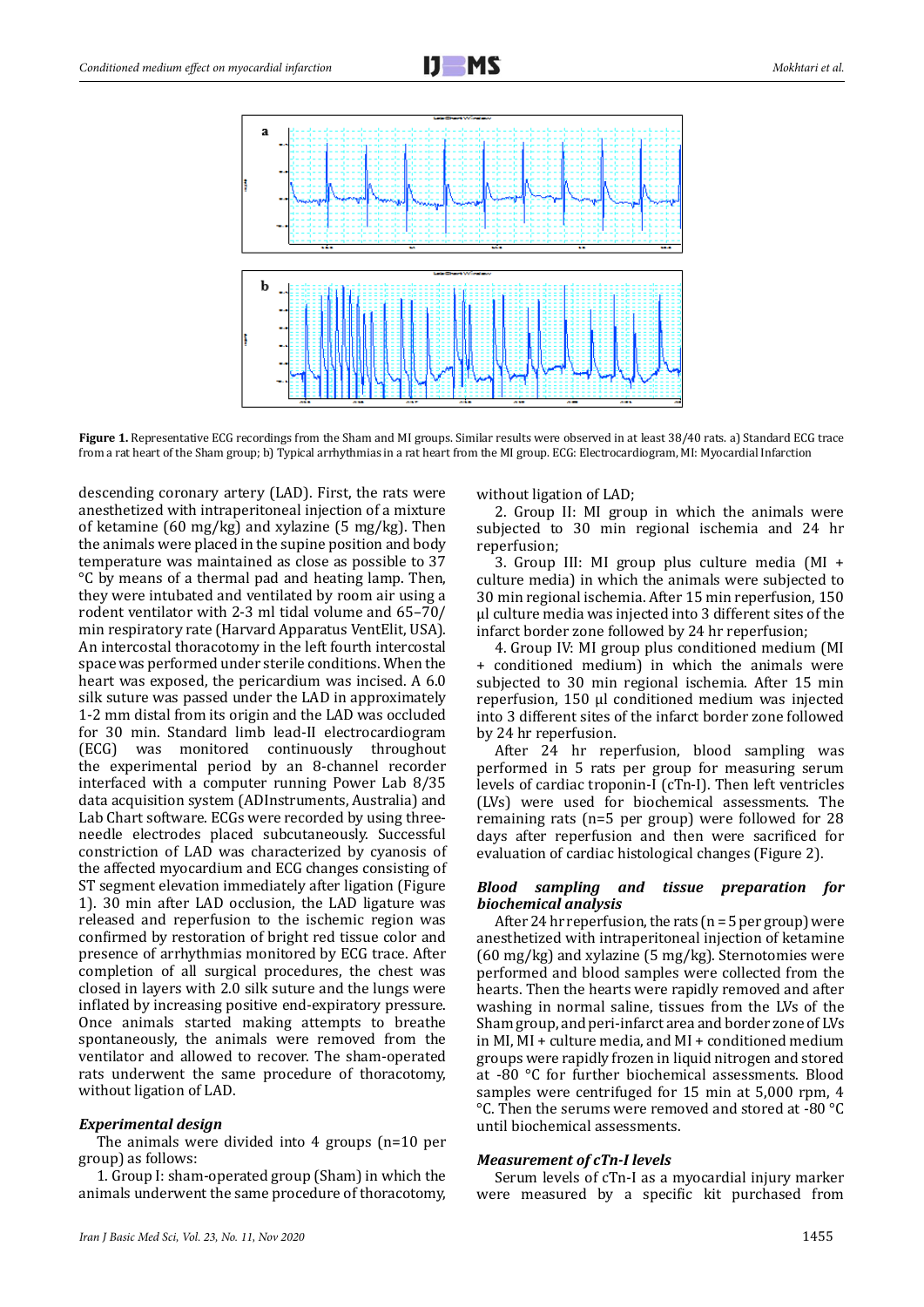

**Figure 2.** Outline scheme of experimental design

Monobind Inc. (Lake Forest, California, USA) according to the manufacturer's instructions. The recorded values for cTn-I were presented in ng/ml.

# *Measurement of MDA levels*

MDA levels in the myocardium were determined by a modified version of the method described by Ohkawa *et al* (18). Hearts were homogenized in 10 % trichloroacetic acid at 4 °C. A 0.2 ml homogenate was pipetted into a test tube, followed by the addition of 0.2 ml of 8.1 % sodium dodecyl sulfate (SDS), 1.5 ml of 20 % acetic acid (pH-3.5), and 1.5 ml of 0.8 % thiobarbituric acid (TBA). Tubes were boiled for 60 min at 95 °C and then cooled on ice. 1.0 ml double distilled water and 5.0 ml of n-butanol: pyridine  $(15:1 \text{ v/v})$  mixture were added to the tubes and centrifuged at 4,000×g for 10 min. Color absorbance in the organic layer was measured at 532 nm. Thiobarbituric acid reactive substances (TBARS) level was determined from the standard curve of TBA adduct formation when various concentrations of commercially available 1,1,3,3-tetraethoxypropane (Sigma chemical company, USA) were subjected to the above procedure. MDA level was expressed as nM/g wet weight.

# *Measurement of SOD activity*

Myocardial SOD activity was determined using the

McCord and Fridovich method (19) and modified by Kakkar *et al* (20). The hearts were homogenized in 0.25 M Tris sucrose buffer and then centrifuged for 15 min at 10,000×g, 4 °C. The supernatant was fractionated by 50 % ammonium sulfate and mixed vigorously and the reaction mixture was incubated at 4 °C for 4 hr. After centrifuging the samples at 10,000×g for 30 min at 4 °C, the supernatant was kept overnight for dialysis in 0.0025 M Tris HCl buffer. Aliquots of the supernatant (100 µl) were added to sodium pyrophosphate buffer  $(pH-8.3)$  followed by addition of 0.1 ml of 186  $\mu$ l phenazine methosulphate, 0.3 ml of 300 mM nitroblue tetrazolium, and 0.2 ml of 780 µl NADH. After incubating the reaction mixture for 90 sec at 30 °C, the reaction was stopped by adding 1.0 ml of acetic acid. Then 4.0 ml of n-butanol was added and centrifuged at 3,000×g for 10 min. Organic layer absorbance was measured at 560 nm. SOD activity was determined by the standard curve obtained by using known concentrations of commercially available SOD (Sigma chemical company, USA), subjected to the above treatment. Myocardial SOD activity was presented as I.U/mg protein as compared with the standard. Protein concentration was measured by the Bradford method.

# *Measurement of GPx activity*

Myocardial GPx activity was determined by the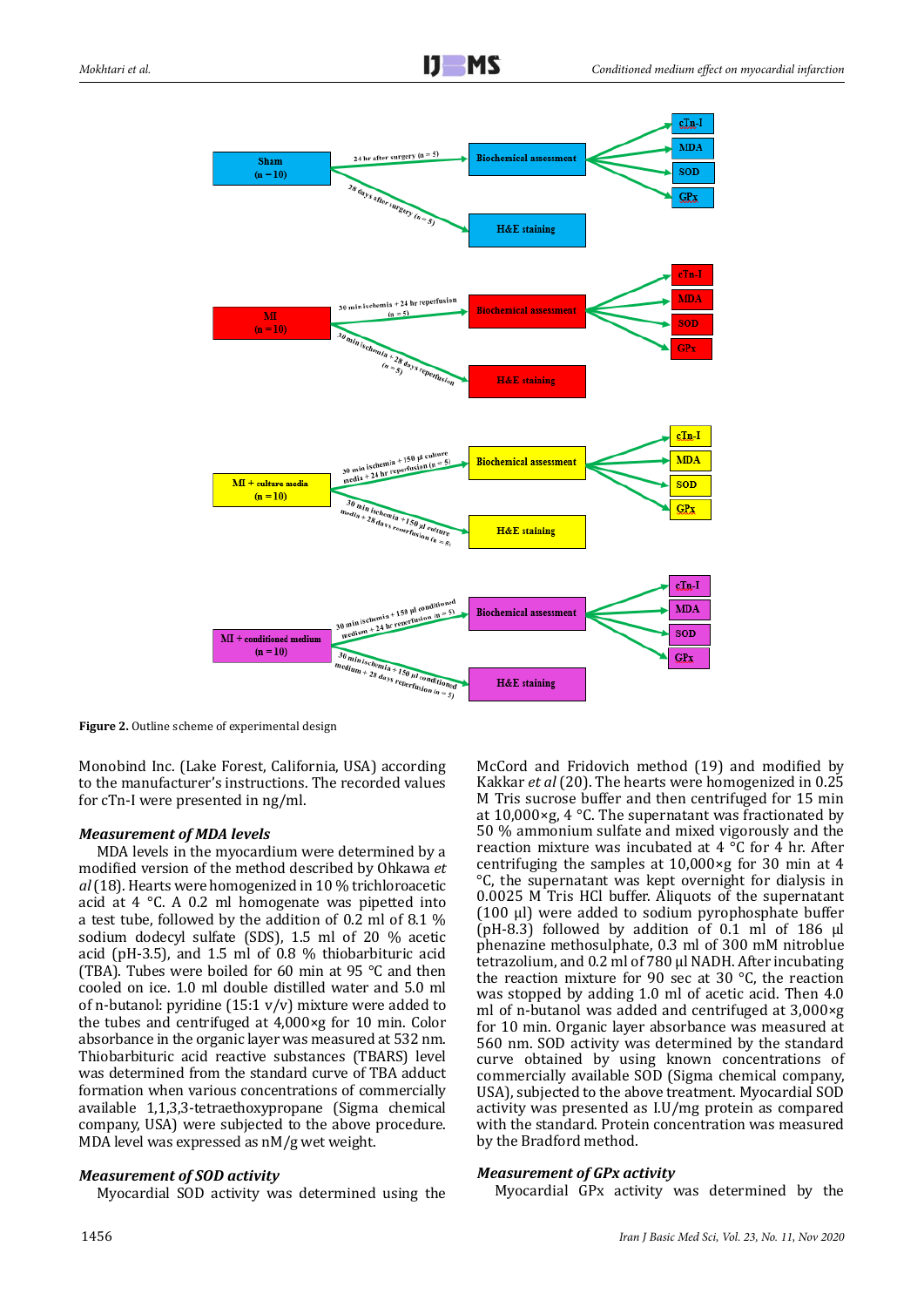method described by Paglia and Valentine (21) and modified by Wendel (22). Hearts were homogenized at 4 °C in 0.25 M phosphate buffer saline (pH-7.0) and then centrifuged for 60 min at  $15,000 \times g$ , 4 °C, and supernatant was assayed for GPx activity. GPx activity was assayed in a 1.0 ml cuvette containing 400 μl of 0.25 M potassium phosphate buffer (pH-7.0), 100 μl of 10 mM GSH, 100 μl of 2.5 mM NADPH, and 100 μl of glutathione reductase (6 U/ml). The reaction was started by adding 100 μl of 12 mM hydrogen peroxide and changes of absorbance were measured at 366 nm at 1 min interval for 5 min. GPx activity was expressed as I.U/mg protein as compared with the standard. Protein concentration was measured by the Bradford method.

## *Hematoxylin and eosin (H&E) staining*

On the  $28<sup>th</sup>$  day of reperfusion, animals (n=5 per group) were sacrificed under deep anesthesia. After performing sternotomies, the hearts were removed and washed in normal saline. Next, the hearts were fixed in 10 % neutral buffered formalin for 24–48 hr and then embedded in paraffin. Transverse sections were prepared from paraffin-embedded hearts by microtome and stained with H&E (Sigma-Aldrich Co., MO, USA) for histological examination. Then, they were observed under a light microscope with high magnification (Labomed Inc., USA) and photographs were prepared with a DeltaPix microscope camera. The severity of the cardiac injury was scored based on these variables: necrosis, interstitial edema, cardiac intercellular spaces, myofibrillar thinning, and wavy pattern consistent with infiltration and transmigration of inflammatory cells. The degree of microscopic injury of the heart was semiquantitatively evaluated and described and was graded on a scale of  $0-4$  with  $0=$  no injury;  $1=$  injury to 25% of the field; 2= injury to 50 % of the field; 3= injury to 75% of the field; and 4= severe injury. All these assays were performed in a blinded manner. Each slide was studied at least twice.

#### *Statistical analysis*

All the data were expressed as mean±standard deviation (SD). Data analysis was carried out using SPSS statistical software. One-way analysis of variance (ANOVA) was used to compare differences between the experimental groups followed by the Tukey *post hoc* test. A value of *P*<0.05 was considered to be statistically significant.

## **Results**

# *MSC characterization*

The cultured cells were expanded until passage 4 and a confluent monolayer of fibroblast-like MSCs was shaped. As shown in Figure 3A, FACS analysis showed that the pan-leukocyte marker (monoclonal antibody CD45-FITC) did not show significant expression, whereas MSCs markers (monoclonal antibodies CD90-PE and CD44-FITC) were highly expressed in cultured cells. These findings indicated a highly purified MSCs isolation. As shown in Figure 3B, Oil red O staining proved the ability of MSCs to differentiate into adipocytes by showing the development of some lipid droplets in cultured MSCs. In addition, von Kossa staining showed the ability of MSCs to differentiate into

osteocytes by showing the formation of a mineralized matrix in cultured MSCs (Figure 3C).

#### *Effects of hAMCs-CM on cTn-I serum levels*

The serum levels of cTn-I in MI and MI + culture media groups were significantly higher than those of the Sham group (*P*<0.0001). Treatment with hAMCs-CM decreased serum levels of cTn-I as compared with MI and MI + culture media groups (*P*<0.0001). On the other hand, there was a significant difference between MI + conditioned medium and Sham groups (*P*=0.023). There was no significant difference between MI and culture media treated animals in serum levels of cTn-I (*P*=0.24, Figure 4).



**Figure 3.** Flow cytometric analysis for expression of Mo Ab CD45-FITC, Mo Ab CD90-PE, and Mo Ab CD44-FITC (A). Oil red O staining showed development of some lipid droplets in cultured MSCs. a) Cultured MSCs; b) Adipogenic differentiation of MSCs (B). Von Kossa staining showed formation of mineralized matrix in cultured MSCs. a) Cultured MSCs; b) Osteogenic differentiation of MSCs (C). Mo Ab: Monoclonal Antibody, FITC: Fluorescein Isothiocyanate, PE: Phycoerythritin, MSCs: Mesenchymal Stem Cells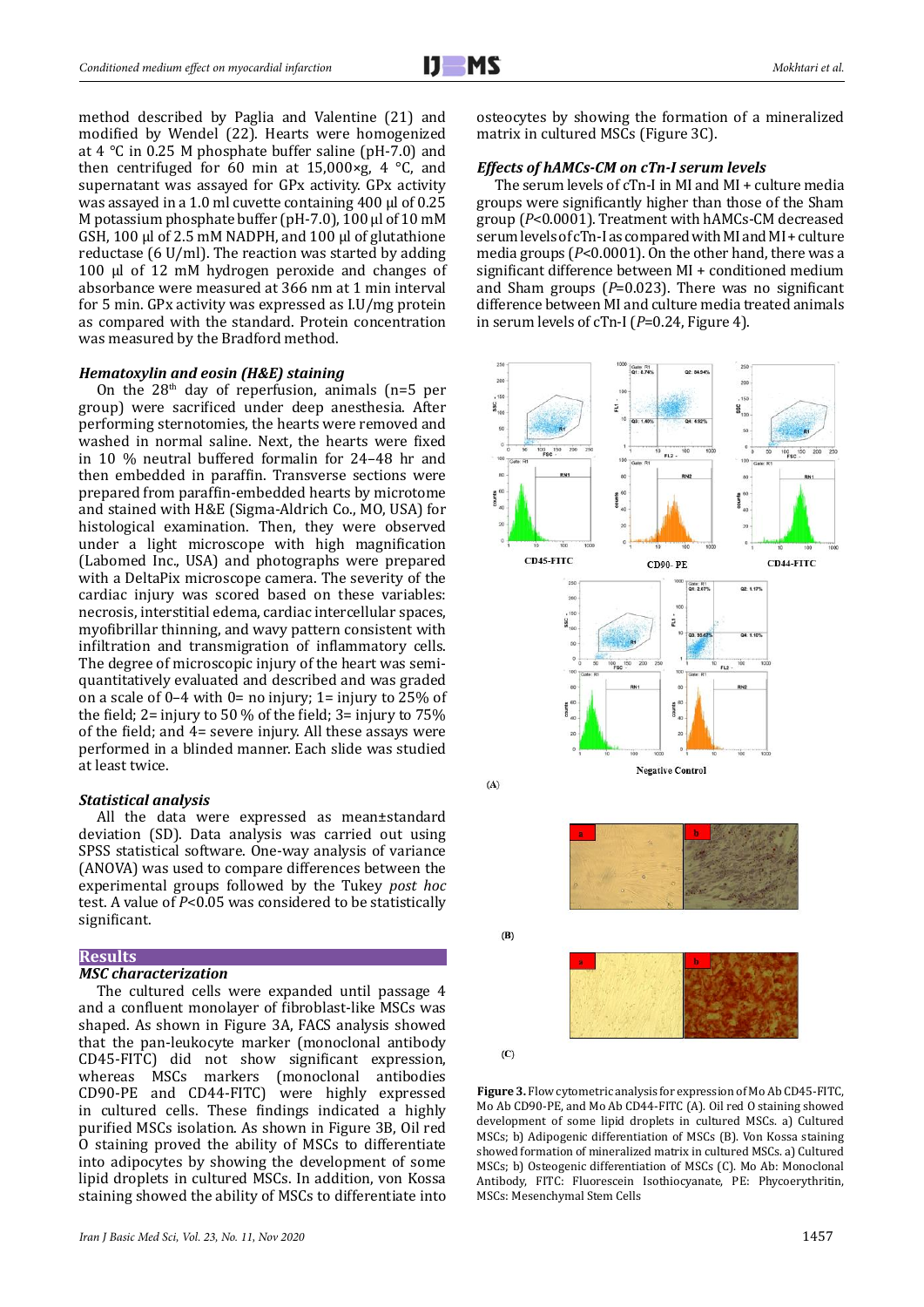

**Figure 4.** Serum levels of cTn-I in different groups (n=5 for each group). The data were expressed as Mean±SD. (\**P*<0.05 and \*\*\*\* *P*<0.0001 vs Sham group, *P*<0.0001 vs MI group, &&&& *P*<0.0001 vs MI+culture media group). cTn-I: Cardiac Troponin-I, SD: Standard Deviation, MI: Myocardial Infarction

# *Effects of hAMCs-CM on myocardial levels of MDA, SOD, and GPx*

MDA was significantly increased in MI and MI + culture media groups as compared with the Sham group (*P*<0.0001). Treatment with hAMCs-CM significantly



Figure 5. Myocardial contents of MDA (A); SOD (B); and GPx (C) in different groups (n=5 for each group). The data were expressed as Mean±SD. (\*  $P$ <0.05 and \*\*\*\*  $P$ <0.0001 vs Sham group,  $\mu$ 0.0001 vs MI group, &&&&*P*<0.0001 vs MI + culture media group). MDA: Malondialdehyde, SOD: Superoxide Dismutase, GPx: Glutathione Peroxidase, SD: Standard Deviation, MI: Myocardial Infarction



Figure 6. Cross-sections of the middle part of left ventricle tissue stained with hematoxylin and eosin in different groups (original magnification from left to right 4× and 40×, respectively). Red arrows indicate lymphocyte cells and green arrows indicate necrosis (A). Semi-quantitative analysis of myocardial injury score (n=5 per group). The data were expressed as mean±SD. (\*\*\*\**P*<0.0001 vs Sham group, ####P<0.0001 vs MI group, &&&&P<0.0001 vs MI + culture media group) (B). SD: Standard Deviation, MI: Myocardial Infarction

decreased MDA levels as compared with MI and MI + culture media groups (*P*<0.0001). Statistical analysis also showed that there was no significant difference between MI + conditioned medium and Sham groups (*P*=0.386). Furthermore, MDA was still high in the treatment group with culture media and there was no significant difference between MI and MI + culture media groups (*P*=0.738, Figure 5A).

The activity of SOD was significantly decreased in MI and MI + culture media groups as compared with the Sham group (*P*<0.0001). However, the activity of SOD in the MI + conditioned medium group was higher than in MI and MI + culture media groups (*P*<0.0001). On the other hand, there was a significant difference between MI + conditioned medium and Sham groups (*P*=0.04). Furthermore, SOD was low in MI + culture media group and there was no significant difference between MI and MI + culture media groups (*P*=0.967, Figure 5B).

Figure 5C shows that the activity of GPx was significantly decreased in MI and MI + culture media groups compared with the Sham group (*P*<0.0001). In addition, our results showed that GPx activity in MI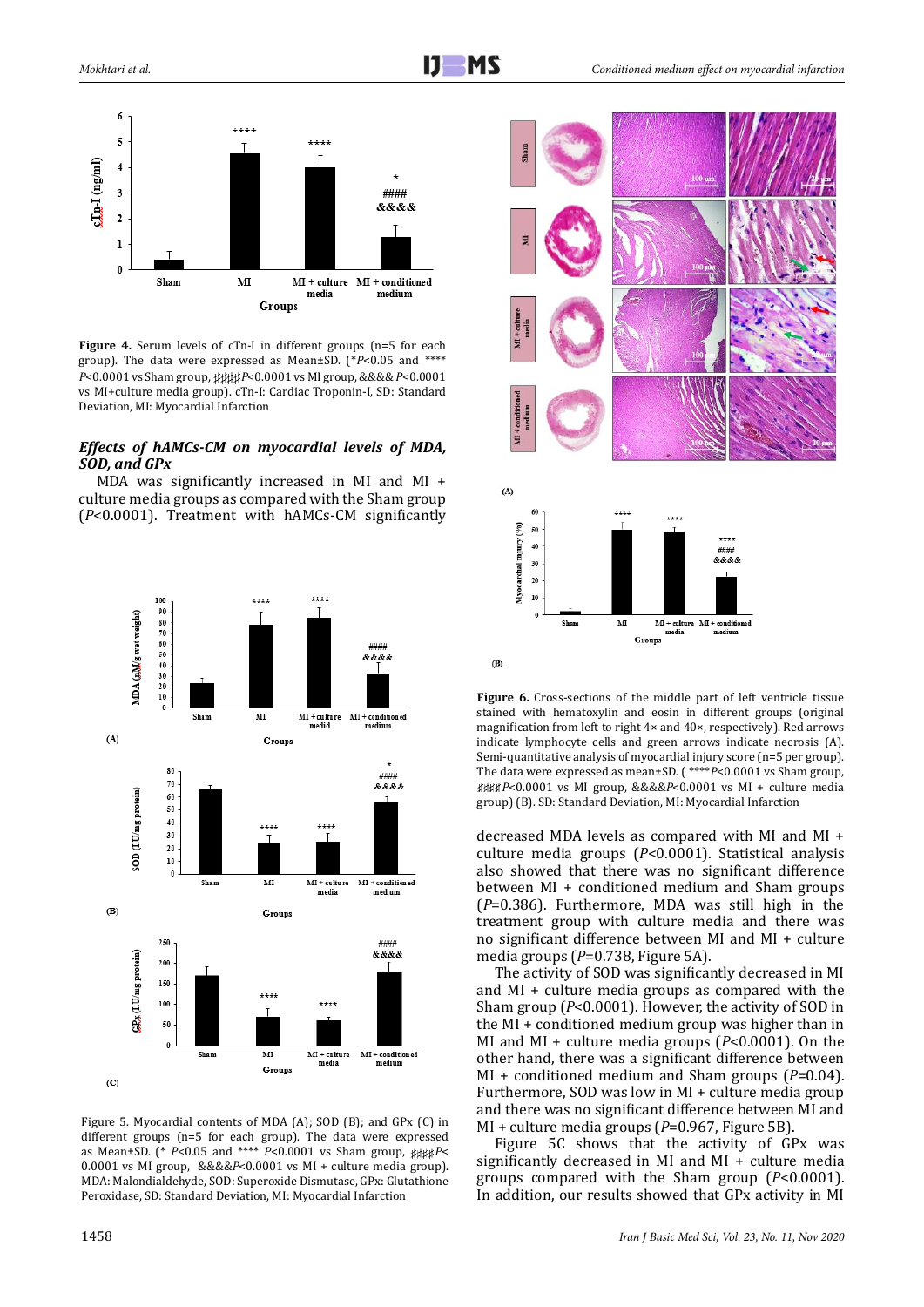+ conditioned medium group was higher than MI and MI + culture media groups (*P*<0.0001). There was no significant difference between MI + conditioned medium and Sham groups (*P*=0.924). Also, GPx activity was still low in the MI + culture media group and there was no significant difference between MI and MI + culture media groups (*P*=0.882, Figure 5C).

## *Effects of hAMCs-CM on cardiac histological changes*

H&E staining was used for the evaluation of cardiac histological changes in different groups. As shown in Figure 6A, in the Sham group, cardiomyocytes were arranged in rows, the fiber structure of cardiomyocytes was clear, there was no damage to cardiac fibers, and the cytoplasm was uniform. Moreover, there was no evidence of necrosis or the infiltration of lymphocyte and other inflammatory cells. However, acute ischemic changes including necrosis, interstitial increasing in cardiac intercellular spaces, myofibrillar thinning, and wavy pattern consistent with infiltration and transmigration of inflammatory cells, which indicate reperfusion injury, all were observed in the MI group. These changes were lower in MI + conditioned medium group. However, treatment with culture media could not improve the mentioned morphological changes.

Semi-quantitative analysis of myocardial injury score (Figure 6B) showed that myocardial injury score in MI and MI + culture media groups was significantly higher as compared with the Sham group (*P*<0.0001). HAMCs-CM could significantly reduce myocardial injury score compared with MI and MI + culture media groups (*P*<0.0001). Furthermore, there was a significant difference between MI + conditioned medium and Sham groups (*P*<0.0001). However, treatment with culture media could not significantly reduce myocardial injury score as compared with the MI group (*P*=0.927).

#### **Discussion**

In the present study, we investigated the effects of conditioned medium derived from hAMCs on cardiac I/R injury in coping with oxidative stress in a rat model of MI. Parameters that were evaluated in our study contain serum levels of cTn-I and myocardial oxidative stress factors (MDA, SOD, and GPx), 24 hr after reperfusion. To better evaluate the effects of hAMCs-CM on myocardial I/R injury, we assessed cardiac histological changes on the 28th day of reperfusion. The results of our study showed that treatment with hAMCs-CM significantly reduced the increased levels of MDA and increased the activities of SOD and GPx following MI. On the other hand, decreased serum levels of cTn-I and improvement of morphological changes in the heart tissue were also evident for protective effects of hAMCs-CM in cardiac I/R injury.

Previous experimental studies have reported the protective effects of different MSCs-derived conditioned medium in MI models. Since oxidative stress has a key role in the pathophysiology of cardiac I/R injury, investigating new therapeutic strategies having positive effects against oxidative damage is very important. Thus modulation of oxidative stress by hAMCs-CM might be a novel approach to protect against myocardial I/R injury. For that reason, we investigated the effects of hAMCs-CM on oxidative stress in a rat model of myocardial I/R. By evaluating endpoints, we found that I/R caused enhancement of cTn-I levels and cardiac tissue injury. It is proven that the most specific and sensitive marker of myocardial injury is cTn-I, which is released into the blood from the cytosol of myocytes in cardiac injury conditions such as I/R. So cTn-I is a specific marker of acute MI and myocardial I/R injury (23). By evaluating this endpoint, we found that I/R caused enhancement of cTn-I levels. In addition, our morphological analysis showed that I/R led to interstitial edema, necrosis and infiltration, and transmigration of inflammatory cells. Interestingly, injection of hAMCs-CM decreased the levels of cTn-I, as well as, reduced cardiac tissue injury, which was proven by improving all of the above-mentioned criteria. Our study proved that these positive effects of the conditioned medium in I/R injury were associated with its beneficial effects on oxidative stress through reduction of MDA as a marker of lipid peroxidation, and elevation in SOD and GPx activities as antioxidant markers.

Oxidative stress is a major cause of myocardial damage following I/R injury. Studies have shown that in I/R condition, dysfunctional mitochondria lead to oxidative stress and consequently heart failure and other cardiovascular diseases. Besides, defective other cardiovascular diseases. mitochondrial electron transport chain causes ROS generation which activates cytotoxic mechanisms responsible for apoptosis and necrosis. In addition, ROS may cause mitochondrial damage and cytochrome c releasing, caspases activation, and apoptosis. It has been demonstrated that following MI, oxidative stress is increased in both infarcted and non-infarcted myocardium (7, 24). In accordance with previous studies, we also established that 30 min ischemia and 24 hr reperfusion led to a significant increase in myocardial MDA levels and a significant decrease in SOD and GPx activities. So it can be concluded that I/R injury caused an imbalance between ROS production and antioxidant defense systems in cardiomyocytes, which led to cellular damage and oxidative stress. Interestingly, intramyocardial injection of hAMCs-CM significantly decreased MDA levels and increased SOD and GPx activities. So it can be said that hAMCs-CM exerts its cardioprotective effect against I/R injury by making a balance between ROS production and inhibition.

In agreement with our study, Timmers *et al.*  demonstrated that human embryonic stem cellsconditioned medium (hESCs-CM) can stimulate angiogenesis and increase vascular density, thereby reduce infarct size and improve systolic and diastolic function in a porcine model of MI. They also demonstrated that hESC-CM exerts its protective effects by reducing active caspase-3, probably through decreasing oxidative stress and modulation of TGF-β signaling (13, 25). Another study showed that administration of dental pulp derived conditioned medium protected the heart from ischemia through two mechanisms. These mechanisms include reduction of cardiomyocyte apoptosis and inhibition of inflammatory response by reducing the expression of IL-6, IL-1β, and TNF- $\alpha$  in cardiomyocytes (26). Furthermore, *in vitro* and *ex vivo* experiments showed that MSCs-CM infusion at the onset of cardiac reperfusion following ischemia can reduce I/R injury and infarct size by activating the PI3K pathway (27).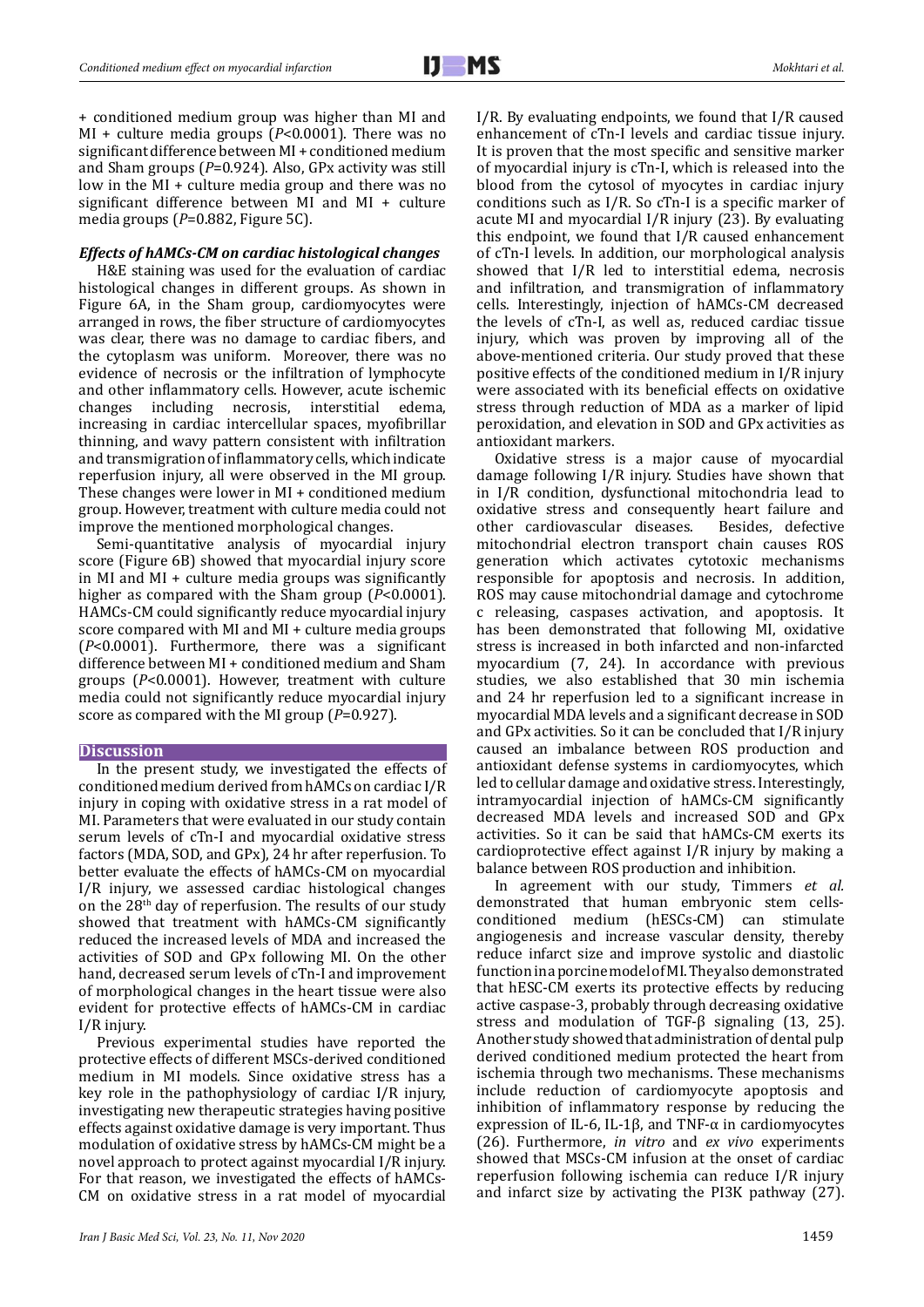On the other hand, a study established that hAMCs-CM protects cardiac-like cells from hypoxia/reoxygenation injury by inhibition of apoptosis. Moreover, *in vivo* experiment showed that hAMCs-CM activates ERK 1/2 MAPK pathway and inhibits proapoptotic pathways such as SAPK/JNK and p38 MAPK (14).

The results of the previous studies mentioned above, are very similar to our findings in the MI model in rats. Our study established that hAMCs produce and release factors that are capable to repair myocardial damage after I/R injury. likewise, we found that hAMCs-CM has protective effects in myocardial I/R injury condition and reduces myocardial injury by preventing oxidative stress. According to the results of our study, intramyocardial injection of hAMCs-CM after 15 min of reperfusion caused significant protective effects in I/R injury condition by reduction of MDA levels and elevation of SOD and GPx activities.

According to previous studies and our findings, it seems that hAMCs-CM may decrease oxidative stress through inhibition of ROS, inflammation, and proapoptotic signaling pathways as its cardioprotective effects, but still needs more investigation. The involvement of oxidative stress was evaluated in this study. Investigating the role of signaling pathways can help us to get a precise understanding of hAMCs-CM effects in myocardial I/R injury. By considering the potentials of hAMCs-CM in cardiovascular medicine, it can be said that hAMCs-CM has beneficial effects in reducing the adverse effects of myocardial I/R injury due to its effect on oxidative stress.

As a final point, it should be noted that many drugs such as antiplatelets and anticoagulants have promising effects in MI. However, even by using the most effective drugs in MI, myocardial infarct size in many patients is still high (14). In the present work, we have demonstrated that conditioned medium derived from an ethically acceptable source of MSCs can repair infarcted hearts without any manipulation. So hAMCs-CM can be proposed as an excellent candidate for reduction of severity of myocardial I/R injury in the future, but a lot of researches are needed. It should be mentioned that due to financial limitations, we were unable to evaluate the mechanisms in which hAMCs-CM inhibits oxidative stress. However, the results of this study open up potential avenues for future studies to examine the protective effects of hAMCs-CM and its related signaling pathways in the context of cardioprotection in MI conditions.

# **Conclusion**

In general, it can be concluded that one of the main mechanisms in which hAMCs-CM exerts its protective effects against I/R injury is inhibition of oxidative stress. Based on the results of this study, hAMCs-CM can be proposed as a candidate for reduction of severity of myocardial I/R injury in the future, but a lot of researches are needed.

# **Acknowledgment**

The results presented in this paper were part of the Ph.D. thesis of Behnaz Mokhtari and financially supported by Iran University of Medical Sciences, Tehran, Iran.

# **Ethical Approval**

All animal experiments, surgical procedures, and protocols were approved by the Animal Ethical Committee of Iran University of Medical Sciences and were performed in accordance with the university's guidelines.

## **Informed Consent**

The amniotic membranes were obtained from Shahid Akbar Abadi Hospital under informed consent of each participant in agreement with ethical standards of institutional and/or national research committees and with the 1975 Declaration of Helsinki as reflected in a prior approval by the institution's human research committee.

# **Conflicts of Interest**

The authors have no conflicts of interest in regard to this research or its funding.

# **References**

1. Hosseini L, Vafaee MS, Badalzadeh R. Melatonin and nicotinamide mononucleotide attenuate myocardial ischemia/ reperfusion injury via modulation of mitochondrial function and hemodynamic parameters in aged rats. J Cardiovasc Pharmacol Ther 2020; 25:240-250.

2. Badalzadeh R, Yousefi B, Tajaddini A, Ahmadian N. Diosgenininduced protection against myocardial ischaemia-reperfusion injury is mediated by mitochondrial KATP channels in a rat model. Perfusion 2015; 30:565-571.

3. Bayrami G, Karimi P, Agha-Hosseini F, Feyzizadeh S, Badalzadeh R. Effect of ischemic postconditioning on myocardial function and infarct size following reperfusion injury in diabetic rats pretreated with vildagliptin. J Cardiovasc Pharmacol Ther 2018; 23:174-183.

4. Najafi M, Noroozi E, Javadi A, Badalzadeh R. Antiarrhythmogenic and anti-inflammatory effects of troxerutin in ischemia/reperfusion injury of diabetic myocardium. Biomed Pharmacother 2018; 102:385-391.

5. Al-Salam S, Hashmi S. Myocardial ischemia reperfusion injury: apoptotic, inflammatory and oxidative stress role of galectin-3. Cell Physiol Biochem 2018; 50:1123-1139.

6. Badalzadeh R, Azimi A, Alihemmati A, Yousefi B. Chronic type-I diabetes could not impede the anti-inflammatory and anti-apoptotic effects of combined postconditioning with ischemia and cyclosporine A in myocardial reperfusion injury. J Physiol Biochem 2017; 73:111-120.

7. González-Montero J, Brito R, Gajardo AI, Rodrigo R. Myocardial reperfusion injury and oxidative stress: therapeutic opportunities. World J Cardiol 2018; 10:74-86.

8. Raedschelders K, Ansley DM, Chen DD. The cellular and molecular origin of reactive oxygen species generation during myocardial ischemia and reperfusion. Pharmacol Ther 2012; 133:230-255.

9. Weiss S. Oxygen, ischemia and inflammation. Acta Physiol Scand Suppl 1986; 548:9-37.

10. Sengupta A, Molkentin JD, Paik J-H, DePinho RA, Yutzey KE. FoxO transcription factors promote cardiomyocyte survival upon induction of oxidative stress. J Biol Chem 2011; 286:7468-7478.

11. Kurian GA, Rajagopal R, Vedantham S, Rajesh M. The role of oxidative stress in myocardial ischemia and reperfusion injury and remodeling: revisited. Oxid Med Cell Longev 2016;